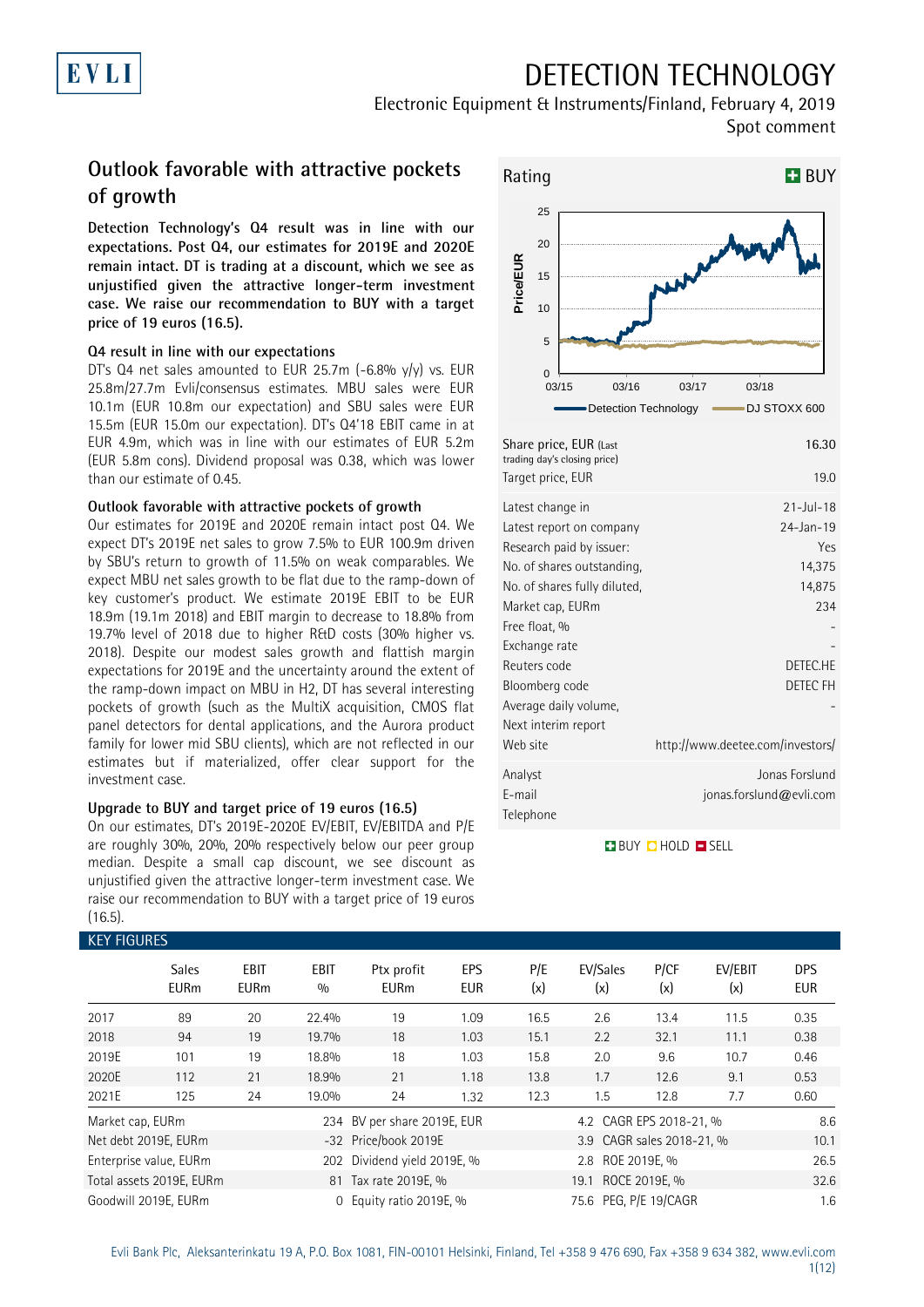Electronic Equipment & Instruments/Finland, February 4, 2019 Spot comment

|                          |       | EV/EBITDA |                                |
|--------------------------|-------|-----------|--------------------------------|
|                          | 19    | 20        | 21                             |
| EBITDA (Evli est.)       | 21.8  | 24.8      | 25.5                           |
| Multiple (peer median)   | 11.7x | 9.8x      | 11.3x                          |
| <b>FV</b>                | 254   | 244       | 287                            |
| Net debt (Evli est.)     | $-32$ | $-42$     | $-50$                          |
| Value of equity          | 286   | 286       | 338                            |
| Per share                | 19.9  | 19.9      | 23.5                           |
|                          |       |           | Source: Factset, Evli Research |
|                          |       | P/E       |                                |
|                          | 19    | 20        | 21                             |
| Net earnings (Evli est.) | 14.8  | 16.9      | 19.0                           |
| Multiple (peer median)   | 19.5x | 17.3x     | 16.0x                          |
| Per share                | 20.1  | 20.4      | 21.2                           |
|                          |       |           | Source: Factset. Evli Research |
|                          |       | EV/EBIT   |                                |
|                          | 19    | 20        | 21                             |
| EBIT (Evli est.)         | 18.9  | 21.2      | 23.8                           |
| Multiple (peer median)   | 16.0x | 13.5x     | 12.6x                          |
| <b>FV</b>                | 303   | 28.5      | 300                            |
| Net debt (Evli est.)     | $-32$ | $-42$     | $-50$                          |
| Value of equity          | 335   | 327       | 351                            |
| Per share                | 23.3  | 22.8      | 24.4                           |

Source: Factset, Evli Research

| <b>Valuation approaches</b> | Implied value         |
|-----------------------------|-----------------------|
| Peer EV/EBIT (FY20E)        | 22.8                  |
| Peer P/E (FY20E)            | 20.4                  |
| Peer EV/EBITDA (FY20E)      | 19.9                  |
| <b>DCF</b>                  | 21.5                  |
| <b>Target price (EUR)</b>   | 19.0                  |
|                             | Source: Evli Research |

Evli Bank Plc, Aleksanterinkatu 19 A, P.O. Box 1081, FIN-00101 Helsinki, Finland, Tel +358 9 476 690, Fax +358 9 634 382, [www.evli.com](http://www.evli.com/) 2(12)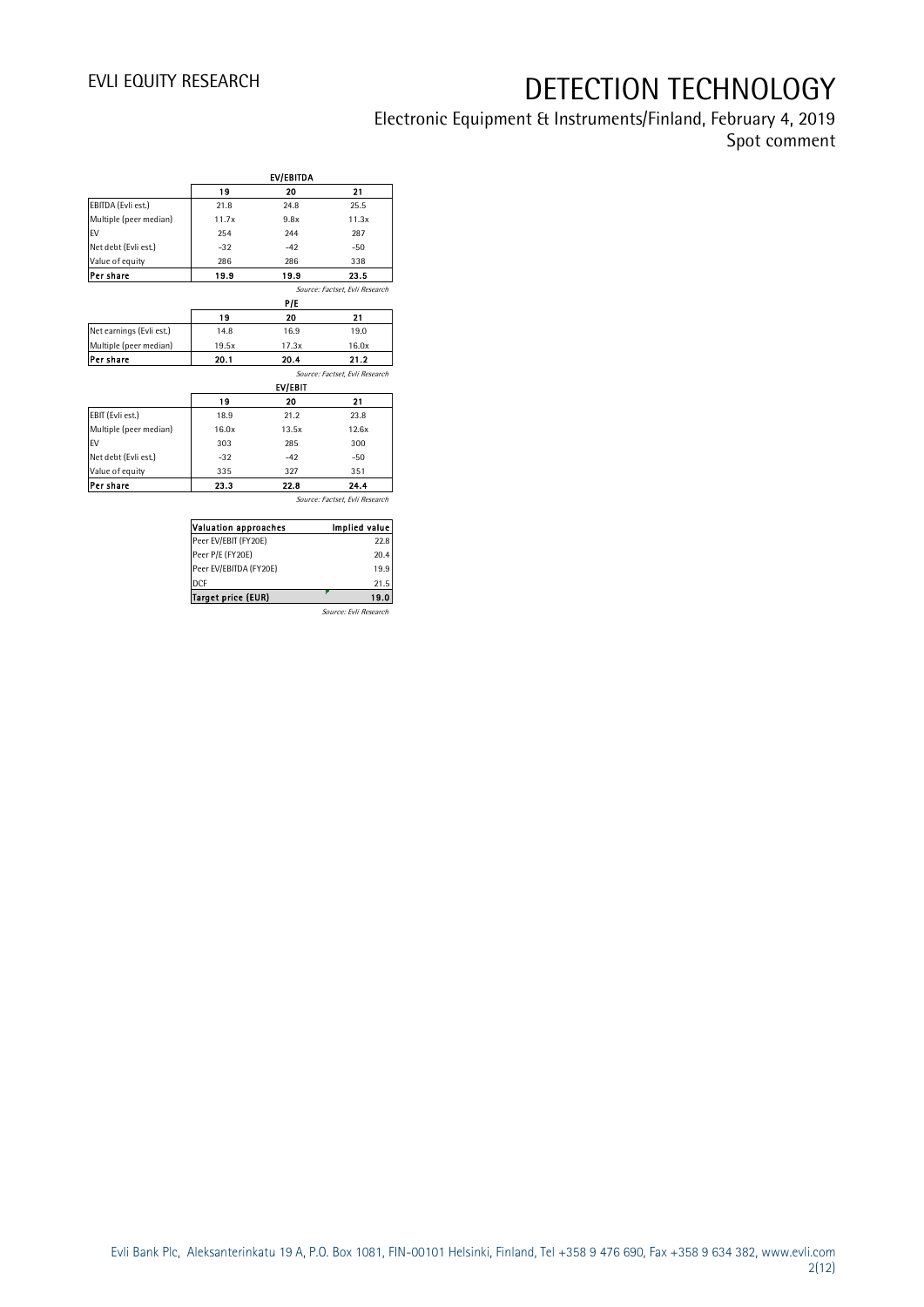Electronic Equipment & Instruments/Finland, February 4, 2019 Spot comment

|                                  | Security   | <b>MCAP</b> | EBIT <sub>%</sub> | EBIT <sub>%</sub> | EBIT <sub>%</sub> | EBITDA % | EBITDA % | EBITDA % | ROCE <sub>%</sub> | ROCE <sub>%</sub> | ROCE <sub>%</sub> |  |  |  |
|----------------------------------|------------|-------------|-------------------|-------------------|-------------------|----------|----------|----------|-------------------|-------------------|-------------------|--|--|--|
| DETECTION TECHNOLOGY PEER GROUP  | identifier | <b>MEUR</b> | 19E               | 20E               | 21E               | 19E      | 20E      | 21E      | 19E               | 20E               | 21E               |  |  |  |
| <b>First Sensor AG</b>           | SIS-DE     | 198         | 8                 | 9                 |                   | 14       | 14       |          |                   |                   |                   |  |  |  |
| Hamamatsu Photonics K.K.         | 6965-JP    | 4708        | 19                | 20                | 20                | 27       | 28       | 28       | 13                | 13                | 13                |  |  |  |
| OSI Systems, Inc.                | OSIS-US    | 1405        | 9                 | 10                |                   | 16       | 17       |          |                   |                   |                   |  |  |  |
| Varex Imaging Corporation        | VREX-US    | 936         | 12                | 13                | 14                | 15       | 17       | 17       | 10                | 11                | 11                |  |  |  |
| ams AG                           | AMS-CH     | 1844        | 13                | 17                | 21                | 24       | 28       | 30       | 8                 | 11                | 15                |  |  |  |
| Analog Devices, Inc.             | ADI-US     | 32377       | 41                | 42                | 41                | 48       | 46       | 48       | 13                | 15                | 16                |  |  |  |
| Keysight Technologies Inc        | KEYS-US    | 12301       | 21                | 22                | 23                | 23       | 25       | 24       | 16                | 15                |                   |  |  |  |
| National Instruments Corporation | NATI-US    | 5150        | 17                | 18                | 16                | 21       | 22       | 19       | 15                | 16                |                   |  |  |  |
| Spectris plc                     | SXS-GB     | 3450        | 15                | 16                |                   | 18       | 18       |          | 16                | 16                |                   |  |  |  |
| Oxford Instruments pic           | OXIG-GB    | 605         | 16                | 16                | 16                | 18       | 19       | 19       | 21                | 21                |                   |  |  |  |
| Trimble Inc.                     | TRMB-US    | 8302        | 21                | 21                |                   | 22       | 23       |          | 14                | 15                |                   |  |  |  |
| <b>Hexagon AB Class B</b>        | HEXA.B-SE  | 15196       | 25                | 26                | 26                | 32       | 33       | 30       | 12                | 13                |                   |  |  |  |
| Vaisala Ovi Class A              | VAIAS-FI   | 659         | 12                | 12                | 13                | 15       | 17       | 17       | 22                | 23                |                   |  |  |  |
| Peer Group Average               |            | 6702        | 18                | 19                | 21                | 23       | 23       | 26       | 15                | 15                | 14                |  |  |  |
| Peer Group Median                |            | 3450        | 16                | 17                | 20                | 21       | 22       | 24       | 14                | 15                | 14                |  |  |  |
| Detection Technology (Evli est.) |            | 234         | 19                | 19                | 19                | 22       | 22       | 20       | 33                | 32                | 31                |  |  |  |

| Peer Group Median                |            | 3450        | 16           | 17           | 20           | 21    | 22    | 24    | 14     | 15     | 14     |
|----------------------------------|------------|-------------|--------------|--------------|--------------|-------|-------|-------|--------|--------|--------|
| Detection Technology (Evli est.) |            | 234         | 19           | 19           | 19           | 22    | 22    | 20    | 33     | 32     | 31     |
|                                  |            |             |              |              |              |       |       |       |        |        |        |
|                                  | Security   | <b>MCAP</b> | <b>ROE %</b> | <b>ROE %</b> | <b>ROE %</b> | DIV % | DIV % | DIV % | P/E    | P/E    | P/E    |
| DETECTION TECHNOLOGY PEER GROUP  | identifier | <b>MEUR</b> | 19E          | 20E          | 21E          | 19E   | 20E   | 21E   | 19E    | 20E    | 21E    |
| <b>First Sensor AG</b>           | SIS-DE     | 198         | 9            | 10           |              | 1.0   | 1.0   |       | 25.9x  | 21.8x  |        |
| Hamamatsu Photonics K.K.         | 6965-JP    | 4708        | 11           | 11           | 11           | 1.0   | 1.2   | 1.3   | 27.6x  | 25.1x  | 23.0x  |
| OSI Systems, Inc.                | OSIS-US    | 1405        | 15           | 14           |              |       |       |       | 22.1x  | 21.0x  |        |
| Varex Imaging Corporation        | VREX-US    | 936         | 12           | 13           | 12           |       |       |       | 20.7x  | 17.3x  | 16.0x  |
| lams AG                          | AMS-CH     | 1844        | 16           | 24           | 30           | 1.4   | 1.9   | 4.0   | 10.8x  | 6.3x   | 4.8x   |
| Analog Devices, Inc.             | ADI-US     | 32377       | 18           | 18           | 19           | 2.0   | 2.1   | 2.2   | 18.6x  | 17.0x  | 15.8x  |
| Keysight Technologies Inc.       | KEYS-US    | 12301       | 28           | 27           | 25           | 0.0   | 0.0   | 0.0   | 19.9x  | 17.7x  | 15.9x  |
| National Instruments Corporation | NATI-US    | 5150        | 13           | 14           | 15           | 2.2   | 2.5   | 2.7   | 37.0x  | 31.4x  | 27.7x  |
| Spectris plc                     | SXS-GB     | 3450        | 17           | 16           |              | 2.5   | 2.6   |       | 15.4x  | 14.4x  |        |
| Oxford Instruments pic           | OXIG-GB    | 605         | 19           | 17           | 15           | 1.5   | 1.6   | 1.7   | 14.1x  | 13.2x  | 13.1x  |
| Trimble Inc.                     | TRMB-US    | 8302        | 17           | 17           |              | 0.0   | 0.0   |       | 18.0x  | 16.1x  |        |
| <b>Hexagon AB Class B</b>        | HEXA.B-SE  | 15196       | 15           | 15           | 17           | 1.5   | 1.7   | 1.8   | 18.7x  | 17.3x  | 16.3x  |
| Vaisala Oyi Class A              | VAIAS-FI   | 659         | 18           | 19           | 18           | 3.3   | 3.5   | 4.2   | 19.5x  | 17.7x  | 16.5x  |
| <b>Peer Group Average</b>        |            | 6702        | 16           | 17           | 18           | 1.5   | 1.6   | 2.2   | 20.6x  | 18.2x  | 16.6x  |
| Peer Group Median                |            | 3450        | 16           | 16           | 17           | 1.5   | 1.7   | 2.0   | 19.5x  | 17.3x  | 16.0x  |
| Detection Technology (Evli est.) |            | 234         | 26           | 26           | 25           | 2.8   | 3.2   | 3.7   | 15.8x  | 13.8x  | 12.3x  |
|                                  |            |             |              |              |              |       |       |       | $-19%$ | $-20%$ | $-23%$ |

|                                         | Security   | <b>MCAP</b> | EV/S | EV/S  | EV/S   | EV/EBITDA | EV/EBITDA | EV/EBITDA | EV/EBIT | EV/EBIT | EV/EBIT |
|-----------------------------------------|------------|-------------|------|-------|--------|-----------|-----------|-----------|---------|---------|---------|
| DETECTION TECHNOLOGY PEER GROUP         | identifier | <b>MEUR</b> | 19E  | 20E   | 21E    | 19E       | 20E       | 21E       | 19E     | 20E     | 21E     |
| <b>First Sensor AG</b>                  | SIS-DE     | 198         | 1.3x | 1.2x  |        | 9.3x      | 8.2x      |           | 16.0x   | 13.5x   |         |
| <b>Hamamatsu Photonics K.K.</b>         | 6965-JP    | 4708        | 3.7x | 3.4x  | 3.2x   | 13.9x     | 12.5x     | 11.3x     | 19.6x   | 17.5x   | 15.7x   |
| <b>OSI Systems, Inc.</b>                | OSIS-US    | 1405        | 1.6x | 1.4x  |        | 9.7x      | 8.6x      |           | 17.1x   | 14.7x   |         |
| Varex Imaging Corporation               | VREX-US    | 936         | 1.8x | 1.6x  | 1.5x   | 11.7x     | 9.7x      | 8.8x      | 15.1x   | 12.6x   | 11.2x   |
| ams AG                                  | AMS-CH     | 1844        | 1.8x | 1.5x  | 1.2x   | 7.4x      | 5.3x      | 4.1x      | 14.5x   | 8.6x    | 6.0x    |
| Analog Devices, Inc.                    | ADI-US     | 32377       | 6.7x | 6.3x  | 6.1x   | 14.1x     | 13.5x     | 12.6x     | 16.3x   | 14.8x   | 14.8x   |
| Keysight Technologies Inc.              | KEYS-US    | 12301       | 3.5x | 3.3x  | 2.9x   | 15.0x     | 13.3x     | 12.4x     | 16.9x   | 15.2x   | 12.6x   |
| National Instruments Corporation        | NATI-US    | 5150        | 3.9x | 3.6x  | 3.2x   | 19.3x     | 16.7x     | 16.6x     | 23.2x   | 19.9x   | 20.0x   |
| Spectris plc                            | SXS-GB     | 3450        | 1.9x | 1.8x  |        | 10.6x     | 9.8x      |           | 12.8x   | 11.5x   |         |
| Oxford Instruments pic                  | OXIG-GB    | 605         | 1.6x | 1.5x  | 1.4x   | 8.7x      | 7.8x      | 7.1x      | 10.1x   | 9.3x    | 8.5x    |
| Trimble Inc.                            | TRMB-US    | 8302        | 3.1x | 2.7x  |        | 13.9x     | 12.0x     |           | 14.9x   | 12.7x   |         |
| <b>Hexagon AB Class B</b>               | HEXA.B-SE  | 15196       | 4.1x | 3.8x  | 3.4x   | 12.8x     | 11.6x     | 11.3x     | 16.3x   | 14.6x   | 13.3x   |
| Vaisala Oyi Class A                     | VAIAS-FI   | 659         | 1.7x | 1.6x  | 1.5x   | 10.8x     | 9.5x      | 8.8x      | 14.4x   | 13.0x   | 11.8x   |
| <b>Peer Group Average</b>               |            | 6702        | 2.8x | 2.6x  | 2.7x   | 12.1x     | 10.7x     | 10.3x     | 15.9x   | 13.7x   | 12.7x   |
| <b>Peer Group Median</b>                |            | 3450        | 1.9x | 1.8x  | 2.9x   | 11.7x     | 9.8x      | 11.3x     | 16.0x   | 13.5x   | 12.6x   |
| Detection Technology (Evli est.)        |            | 234         | 2.0x | 1.7x  | 1.5x   | 9.3x      | 7.7x      | 7.2x      | 10.7x   | 9.1x    | 7.7x    |
| Premium/discount relative to peer group |            |             | 5%   | $-4%$ | $-50%$ | $-21%$    | $-21%$    | $-36%$    | $-33%$  | $-33%$  | $-39%$  |
| median                                  |            |             |      |       |        |           |           |           |         |         |         |
| ____                                    |            |             |      |       |        |           |           |           |         |         |         |

Source: Factset, Evli Research

|                                  |            |             | Sales | Sales | Sales                      | Net debt / | Net debt / | Net debt / | Equity  | Equity  | Equity  |
|----------------------------------|------------|-------------|-------|-------|----------------------------|------------|------------|------------|---------|---------|---------|
|                                  | Security   | <b>MCAP</b> |       |       | growth % growth % growth % | EBITDA     | EBITDA     | EBITDA     | ratio % | ratio % | ratio % |
| DETECTION TECHNOLOGY PEER GROUP  | identifier | <b>MEUR</b> | 19E   | 20E   | 21E                        | 19E        | 20E        | 21E        | 19E     | 20E     | 21E     |
| First Sensor AG                  | SIS-DE     | 198         | 13.9  | 7.6   | 0.0                        | 0.8x       | 0.5x       |            | 54.4    | 56.2    |         |
| Hamamatsu Photonics K.K.         | 6965-JP    | 4708        | 14.3  | 6.5   | 5.4                        | $-1.8x$    | $-1.9x$    | $-2.0x$    | 79.3    | 79.9    | 80.8    |
| <b>OSI Systems, Inc.</b>         | OSIS-US    | 1405        | 21.1  | 4.8   | 0.0                        | 1.3x       | 0.7x       |            |         |         |         |
| Varex Imaging Corporation        | VREX-US    | 936         | 9.5   | 3.0   | 1.6                        | 2.5x       | 1.7x       | 1.1x       | 46.0    | 49.2    | 52.4    |
| lams AG                          | AMS-CH     | 1844        | 66.3  | 16.0  | 9.7                        | 2.9x       | 1.9x       | 1.2x       | 30.2    | 34.6    | 33.3    |
| Analog Devices, Inc.             | ADI-US     | 32377       | 19.7  | 4.6   | 4.0                        | 1.6x       | 1.2x       | 1.2x       | 56.4    | 59.0    | 60.2    |
| Keysight Technologies Inc        | KEYS-US    | 12301       | 29.5  | 7.6   | 9.7                        | 0.6x       | 0.7x       | 0.3x       | 42.8    | 48.5    |         |
| National Instruments Corporation | NATI-US    | 5150        | 9.0   | 8.1   | 10.1                       | $-1.2x$    | $-1.3x$    | $-1.6x$    | 73.3    | 72.7    |         |
| Spectris plc                     | SXS-GB     | 3450        | 8.8   | 2.8   | 0.0                        | 0.5x       | 0.1x       |            | 63.0    | 64.4    |         |
| Oxford Instruments plc           | OXIG-GB    | 605         | 10.6  | 4.4   | 1.2                        | $-0.2x$    | $-0.4x$    | $-1.0x$    | 61.6    | 66.7    |         |
| Trimble Inc.                     | TRMB-US    | 8302        | 30.8  | 7.7   | 0.0                        | 1.6x       | 0.7x       |            | 47.3    | 49.3    |         |
| Hexagon AB Class B               | HEXA.B-SE  | 15196       | 16.6  | 5.3   | 5.5                        | 1.1x       | 0.6x       | 0.1x       | 57.1    | 59.4    |         |
| Vaisala Oyj Class A              | VAIAS-FI   | 659         | 14.8  | 4.1   | 4.6                        | $-0.6x$    | $-0.5x$    | $-0.6x$    | 59.0    | 55.6    | 58.4    |
| Peer Group Average               |            | 6702        | 20.4  | 6.3   | 5.8                        | 0.7x       | 0.3x       | $-0.1x$    | 55.9    | 58.0    | 57.0    |
| Peer Group Median                |            | 3450        | 14.8  | 5.3   | 5.4                        | 0.8x       | 0.6x       | 0.1x       | 56.8    | 57.6    | 58.4    |
| Detection Technology (Evli est.) |            | 234         | 7.5   | 10.7  | 12.1                       | $-1.5x$    | $-1.7x$    | $-2.0x$    | 75.6    | 76.5    | 77.1    |

Source: Factset, Evli Research **Source: Factset, Evli Research** Source: Factset, Evli Research **Updated on February 04, 2019**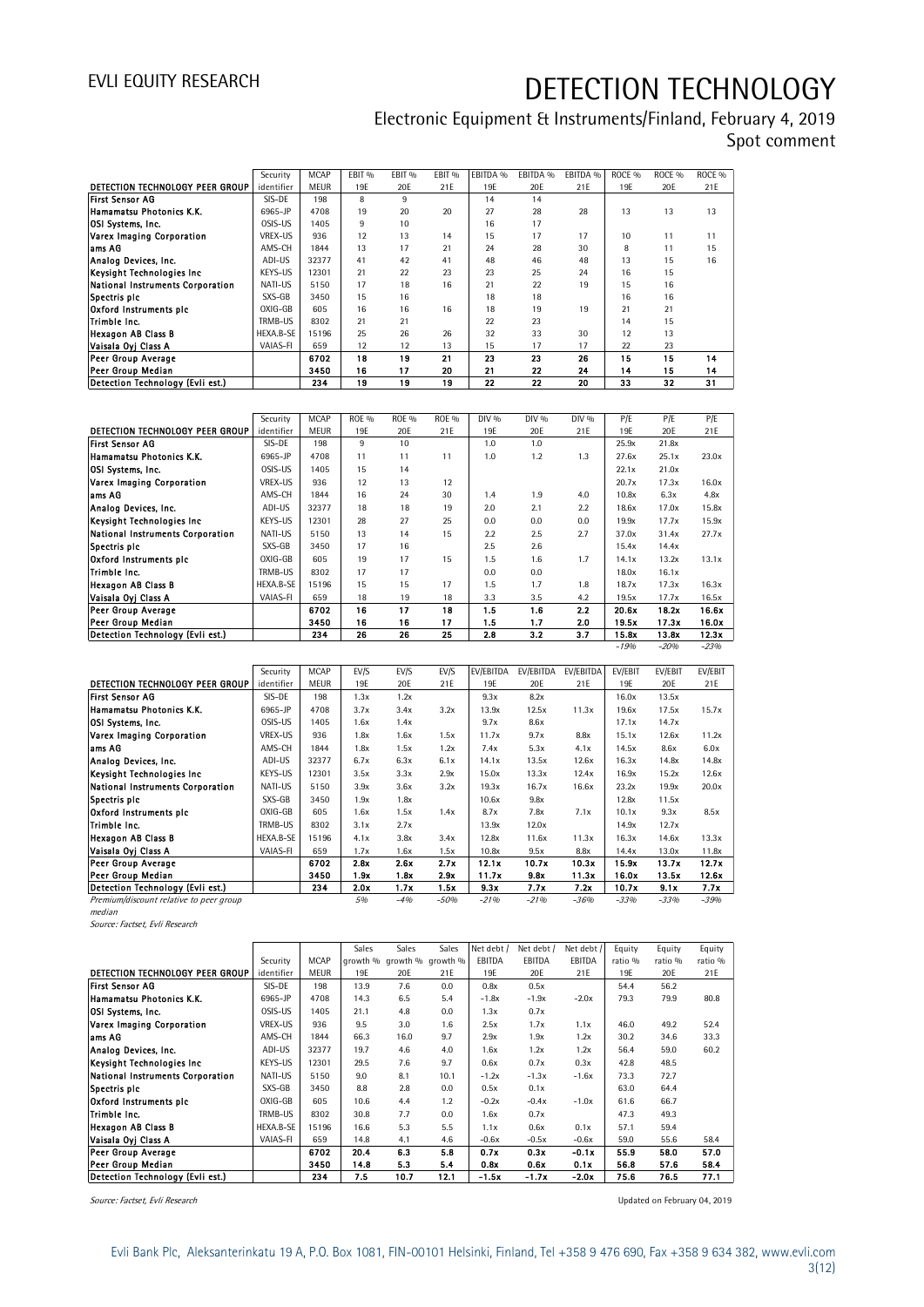| VALUATION RESULTS        | <b>BASE CASE DETAILS</b>   | <b>VALUATION ASSUMPTIONS</b> | ASSUMPTIONS FOR WACC           |      |
|--------------------------|----------------------------|------------------------------|--------------------------------|------|
| Current share price      | 16.30 PV of Free Cash Flow | 121 Long-term growth, %      | 2.5 Risk-free interest rate, % | 2.25 |
| DCF share value          | 21.49 PV of Horizon value  | 170 WACC, %                  | 8.5 Market risk premium, %     | 5.8  |
| Share price potential, % | 31.9 Unconsolidated equity | 0 Spread, %                  | 0.0 Debt risk premium, %       | 2.8  |
| Maximum value            | 21.5 Marketable securities | 22 Minimum WACC, %           | 8.5 Equity beta coefficient    | 1.10 |
| Minimum value            | 21.5 Debt - dividend       | -4 Maximum WACC, %           | 8.5 Target debt ratio, %       | 20   |
| Horizon value, %         | 58.4 Value of stock        | 309 Nr of shares, Mn         | 14.4 Effective tax rate, %     | 20   |

|                             |                | 2019E        |             | 2021E | 2022E        | 2023E       | 2024E    | 2025E    | 2026E        |          |              |         |
|-----------------------------|----------------|--------------|-------------|-------|--------------|-------------|----------|----------|--------------|----------|--------------|---------|
| DCF valuation, EURm         | 2018           |              | 2020E       |       |              |             |          |          |              | 2027E    | 2028E        | Horizon |
| Net sales                   | 94             | 101          | 112         | 125   | 144          | 153         | 160      | 167      | 172          | 177      | 181          | 186     |
| Sales growth, %             | 5.5            | 7.5          | 10.7        | 12.1  | 15.0         | 6.0         | 5.0      | 4.0      | 3.0          | 3.0      | 2.5          | 2.5%    |
| Operating income (EBIT)     | 19             | 19           | 21          | 24    | 24           | 24          | 26       | 27       | 27           | 28       | 29           | 30      |
| EBIT margin, %              | 19.7           | 18.8         | 18.9        | 19.0  | 17.0         | 16.0        | 16.0     | 16.0     | 16.0         | 16.0     | 16.0         | 16.0    |
| + Depreciation+amort.       |                | 3            | 4           | 2     | 3            | 4           | 4        | 4        | 4            | 4        | 4            |         |
| - Income taxes              | -4             | -4           | $-4$        | $-5$  | $-5$         | $-5$        | $-5$     | $-5$     | $-5$         | $-6$     | $-6$         |         |
| - Change in NWC             | $-10$          | 6            | $-2$        | $-2$  | $-3$         | $-2$        | $-1$     | $-1$     | $-1$         | -1       | $-1$         |         |
| NWC / Sales, %              | 25.9           | 17.8         | 17.8        | 17.9  | 17.9         | 17.9        | 17.9     | 17.9     | 17.9         | 17.9     | 17.9         |         |
| + Change in other liabs     | $\Omega$       | $\mathbf 0$  | 0           | 0     | 0            | $\mathbf 0$ | $\Omega$ | 0        | $\mathbf{0}$ | $\Omega$ | $\Omega$     |         |
| - Capital Expenditure       | $-5$           | $-5$         | $-2$        | $-3$  | $-5$         | -4          | -4       | $-4$     | $-4$         | $-5$     | $-5$         | -5      |
| Investments / Sales, %      | 5.6            | 4.7          | 1.5         | 2.2   | 3.5          | 2.9         | 2.7      | 2.6      | 2.6          | 2.6      | 2.5          | 2.5     |
| - Other items               | 0              | $\mathbf{0}$ | $\mathbf 0$ | 0     | $\mathbf{0}$ | $\Omega$    | 0        | $\Omega$ | $\mathbf{0}$ | 0        | $\mathbf{0}$ |         |
| $=$ Unlevered Free CF (FCF) | $\overline{2}$ | 20           | 17          | 16    | 14           | 17          | 19       | 20       | 21           | 21       | 22           | 379     |
| = Discounted FCF (DFCF)     |                | 18           | 15          | 12    | 10           | 12          | 11       | 11       | 11           | 10       | 10           | 170     |
|                             |                |              |             |       |              |             |          |          |              |          |              |         |
| = DFCF min WACC             |                | 18           | 15          | 12    | 10           | 12          | 11       | 11       | 11           | 10       | 10           | 170     |
| $=$ DFCF max WACC           |                | 18           | 15          | 12    | 10           | 12          | 11       | 11       | 11           | 10       | 10           | 170     |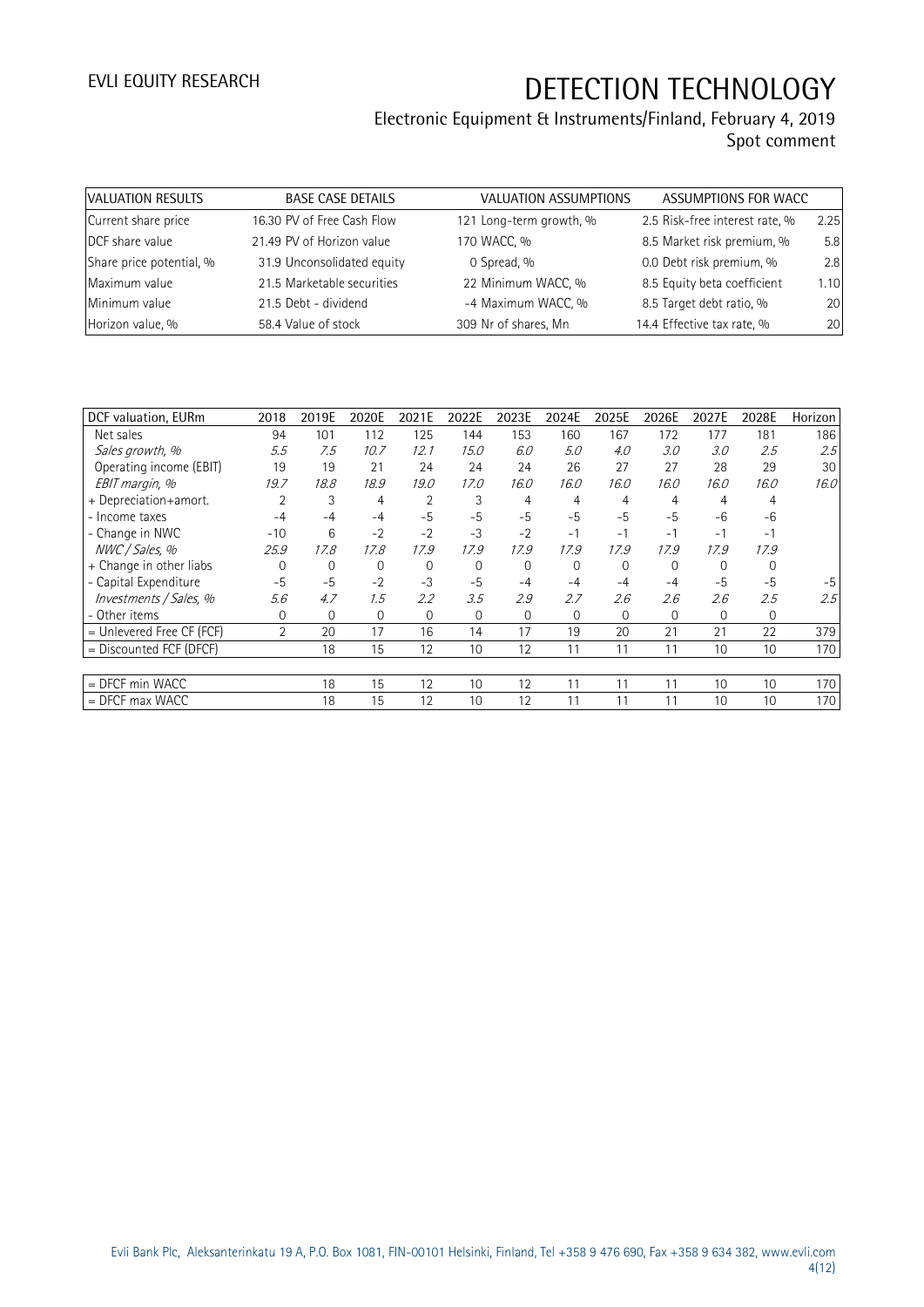| <b>INTERIM FIGURES</b>               |                |                |                |                |              |                |                |                |                |                |              |              |
|--------------------------------------|----------------|----------------|----------------|----------------|--------------|----------------|----------------|----------------|----------------|----------------|--------------|--------------|
| EVLI ESTIMATES, EURm                 | 2018Q1         | 201802         | 201803         | 201804         | 2018         | 2019Q1E        | 2019Q2E        | 2019Q3E        | 2019Q4E        | 2019E          | 2020E        | 2021E        |
| Net sales                            | 19             | 24             | 25             | 26             | 94           | 22             | 27             | 26             | 26             | 101            | 112          | 125          |
| EBITDA                               | 4              | 6              | 6              | 5              | 21           | 5              | 6              | 5              | 6              | 22             | 25           | 26           |
| EBITDA margin (%)                    | 22.3           | 24.3           | 23.1           | 19.5           | 22.3         | 21.1           | 21.1           | 21.0           | 23.0           | 21.6           | 22.2         | 20.4         |
| <b>FBIT</b>                          | $\overline{4}$ | 5              | 5              | $\overline{4}$ | 19           | $\overline{4}$ | 5              | 5              | 5              | 19             | 21           | 24           |
| EBIT margin (%)                      | 19.2           | 21.7           | 20.7           | 17.3           | 19.7         | 18.5           | 19.0           | 18.7           | 18.8           | 18.8           | 18.9         | 19.0         |
| Net financial items                  | $\Omega$       | $\mathbf 0$    | $\mathbf 0$    | $\Omega$       | $\Omega$     | $\Omega$       | 0              | $\mathbf 0$    | $\mathbf 0$    | $-1$           | $\mathbf{0}$ | $\mathbf{0}$ |
| Pre-tax profit                       | 3              | 6              | 5              | 5              | 18           | $\overline{4}$ | 5              | 5              | 5              | 18             | 21           | 24           |
| Tax                                  | 0              | $-1$           | $\mathbf 0$    | $-1$           | $-4$         | $\mathbf 0$    | $-1$           | $-1$           | $-1$           | $-3$           | $-4$         | $-5$         |
| Tax rate (%)                         | 14.3           | 20.6           | 9.6            | 32.3           | 19.4         | 12.6           | 19.8           | 21.5           | 21.3           | 19.1           | 20.0         | 20.0         |
| Net profit                           | 3              | $\overline{4}$ | $\overline{4}$ | 3              | 15           | 3              | $\overline{4}$ | $\overline{4}$ | $\overline{4}$ | 15             | 17           | 19           |
| EPS                                  | 0.20           | 0.31           | 0.31           | 0.22           | 1.03         | 0.24           | 0.28           | 0.25           | 0.26           | 1.03           | 1.18         | 1.32         |
| EPS adjusted (diluted no. of shares) | 0.20           | 0.30           | 0.30           | 0.21           | 1.00         | 0.23           | 0.27           | 0.25           | 0.25           | 1.00           | 1.14         | 1.28         |
| Dividend per share                   | 0.00           | 0.00           | 0.00           | 0.00           | 0.38         | 0.00           | 0.00           | 0.00           | 0.00           | 0.46           | 0.53         | 0.60         |
| SALES, EURm                          |                |                |                |                |              |                |                |                |                |                |              |              |
| <b>MBU</b>                           | $\overline{7}$ | $9\,$          | 12             | 10             | 38           | 9              | 10             | 12             | 8              | 39             | 44           | 51           |
| SBU                                  | 12             | 15             | 13             | 16             | 56           | 13             | 17             | 14             | 17             | 62             | 68           | 74           |
| Total                                | 19             | 24             | 25             | 26             | 94           | 22             | 27             | 26             | 26             | 101            | 112          | 125          |
| SALES GROWTH, Y/Y %                  |                |                |                |                |              |                |                |                |                |                |              |              |
| <b>MBU</b>                           | 10.0           | 26.3           | 29.2           | 24.7           | 23.2         | 17.0           | 10.0           | 0.3            | $-16.3$        | 1.5            | 12.7         | 16.3         |
| SBU                                  | $-2.5$         | 16.0           | $-1.5$         | $-20.1$        | $-4.0$       | 14.0           | 13.0           | 7.7            | 11.5           | 11.5           | 9.4          | $9.3\,$      |
| Total                                | 2.0            | 19.7           | 10.8           | $-6.9$         | 5.5          | 15.2           | 11.9           | 4.3            | 0.5            | 7.5            | 10.7         | 12.1         |
| EBIT, EURm                           |                |                |                |                |              |                |                |                |                |                |              |              |
| <b>MBU</b>                           | 0              | $\mathbf 0$    | $\mathbf{0}$   | 0              | $\mathbf{0}$ | $\overline{2}$ | $\overline{2}$ | $\overline{2}$ | $\overline{2}$ | $\overline{7}$ | 8            | 10           |
| SBU                                  | 0              | $\mathbf{0}$   | $\mathbf 0$    | 0              | $\mathbf 0$  | $\overline{2}$ | 3              | 3              | 3              | 12             | 13           | 14           |
| Group                                | 4              | 5              | 5              | 4              | 19           | 0              | 0              | 0              | 0              | $\mathbf{0}$   | $\mathbf{0}$ | 0            |
| Total                                | $\overline{4}$ | 5              | 5              | $\overline{4}$ | 19           | 4              | 5              | 5              | 5              | 19             | 21           | 24           |
| EBIT margin, %                       |                |                |                |                |              |                |                |                |                |                |              |              |
| <b>MBU</b>                           | 0.0            | 0.0            | 0.0            | 0.0            | 0.0          | 18.5           | 19.0           | 18.7           | 18.8           | 18.8           | 19.0         | 19.0         |
| SBU                                  | 0.0            | 0.0            | 0.0            | $O.O$          | 0.0          | 18.5           | 19.0           | 18.7           | 18.8           | 18.8           | 18.9         | 19.0         |
| Total                                | 19.2           | 21.7           | 20.7           | 17.3           | 19.7         | 18.5           | 19.0           | 18.7           | 18.8           | 18.8           | 18.9         | 19.0         |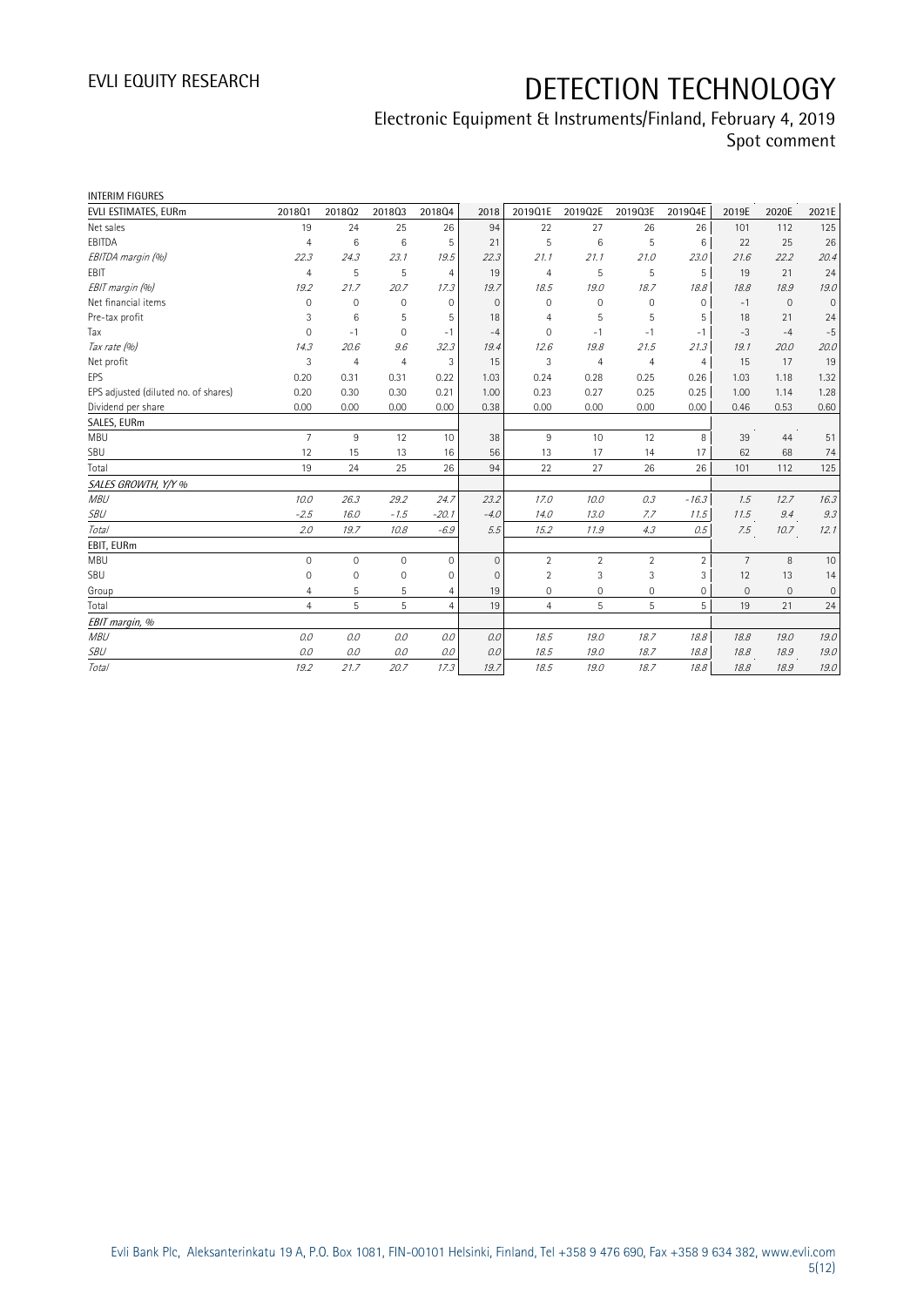| INCOME STATEMENT, EURm                   | 2014                | 2015                       | 2016                        | 2017          | 2018           | 2019E        | 2020E               | 2021E       |
|------------------------------------------|---------------------|----------------------------|-----------------------------|---------------|----------------|--------------|---------------------|-------------|
| Sales                                    | 33                  | 43                         | 76                          | 89            | 94             | 101          | 112                 | 125         |
| Sales growth (%)                         | 8.9                 | 29.2                       | 76.5                        | 17.9          | 5.5            | 7.5          | 10.7                | 12.1        |
| Costs                                    | $-28$               | $-37$                      | $-58$                       | $-67$         | $-73$          | $-79$        | $-87$               | $-100$      |
| Reported EBITDA                          | 5                   | 6                          | 17                          | 22            | 21             | 22           | 25                  | 26          |
| Extraordinary items in EBITDA            | $\mathsf{O}\xspace$ | $\mathbf 0$                | $\mathbf 0$                 | 0             | $\mathbb O$    | $\mathbb O$  | $\mathbf 0$         | $\mathbf 0$ |
| EBITDA margin (%)                        | 14.6                | 13.4                       | 22.9                        | 24.9          | 22.3           | 21.6         | 22.2                | 20.4        |
| Depreciation                             | $-1$                | $-1$                       | $-3$                        | $-2$          | $-2$           | $-3$         | $-4$                | $-2$        |
| EBITA                                    | $\overline{4}$      | 5                          | 15                          | 20            | 19             | 19           | 21                  | 24          |
| Goodwill amortization / writedown        | $\mathsf{O}\xspace$ | $\mathbf 0$                | $\mathbf 0$                 | $\mathbf 0$   | $\mathbf 0$    | $\mathbf 0$  | $\overline{0}$      | $\mathbf 0$ |
| Reported EBIT                            | 4                   | $\mathsf S$                | 15                          | 20            | 19             | 19           | 21                  | 24          |
| EBIT margin (%)                          | 12.4                | 10.5                       | 19.6                        | 22.4          | 19.7           | 18.8         | 18.9                | 19.0        |
| Net financials                           | $\mathsf{O}\xspace$ | $-2$                       | $-1$                        | $-1$          | $\mathbf 0$    | $-1$         | $\mathbf 0$         | $\mathbb O$ |
| Pre-tax profit                           | $\overline{4}$      | $\overline{2}$             | 14                          | 19            | 18             | 18           | 21                  | 24          |
| Extraordinary items                      | $-1$                | $-1$                       | $\mathbf 0$                 | $\mathbf 0$   | $\mathbf 0$    | $\mathbf 0$  | $\mathbf 0$         | $\mathbf 0$ |
| Taxes                                    | $\mathbf 0$         | $\mathbf 0$                | $-3$                        | $-4$          | $-4$           | $-3$         | $-4$                | $-5$        |
| Minority shares                          | $\mathsf{O}\xspace$ | $\mathbf 0$                | $\mathbf 0$                 | $\mathbf 0$   | $\mathbf 0$    | $\mathbf 0$  | $\mathbf 0$         | $\mathbf 0$ |
| Net profit                               | 3                   | 1                          | 11                          | 15            | 15             | 15           | 17                  | 19          |
| <b>BALANCE SHEET, EURm</b>               |                     |                            |                             |               |                |              |                     |             |
| Assets                                   |                     |                            |                             |               |                |              |                     |             |
| Fixed assets                             | $\overline{4}$      | $\overline{7}$             | 6                           | 6             | 9              | 11           | 9                   | 10          |
| % of sales                               | 11                  | 17                         | 8                           | 7             | $\mathcal G$   | 11           | 8                   | 8           |
| Goodwill                                 | $\circ$             | $\mathbf 0$                | 0                           | 0             | $\mathbf 0$    | $\mathbf 0$  | 0                   | $\mathbf 0$ |
| % of sales                               | 0                   | 0                          | 0                           | 0             | 0              | $\mathcal O$ | 0                   | 0           |
| Inventory                                | 6                   | 7                          | 11                          | 9             | 13             | 14           | 16                  | 18          |
| % of sales                               | 17                  | 16                         | 14                          | 10            | 14             | 14           | 14                  | 14          |
| Receivables                              | 7                   | 14                         | 22                          | 21            | 27             | 24           | 27                  | 30          |
| % of sales                               | 22                  | 33                         | 29                          | 24            | 28             | 24           | 24                  | 24          |
| Liquid funds                             | $\sqrt{3}$          | $\overline{7}$             | 16                          | 27            | 22             | 32           | 42                  | 50          |
| % of sales                               | 10                  | 17                         | 21                          | 30            | 24             | 32           | 38                  | 40          |
| Total assets                             | 20                  | 35                         | 54                          | 62            | 71             | 81           | 94                  | 108         |
| Liabilities                              |                     |                            |                             |               |                |              |                     |             |
| Equity                                   | $\mathbf{1}$        | 21                         | 31                          | 42            | 51             | 61           | 71                  | 82          |
| % of sales                               | $\sqrt{4}$          | 49                         | 41                          | 47            | 55             | 60           | 64                  | 66          |
| Deferred taxes                           | $\circ$             | $\mathbf 0$                | $\mathsf 0$                 | 0             | $\mathbf 0$    | $\mathbf 0$  | $\mathbf 0$         | $\mathbf 0$ |
| % of sales                               | 0                   | 0                          | 0                           | 0             | 0              | 0            | 0                   | 0           |
| Interest bearing debt                    | 11                  | 1                          | 7                           | 5             | $\overline{4}$ | $\mathbf 0$  | $\mathbf 0$         | 0           |
| % of sales                               | 33                  | $\ensuremath{\mathcal{S}}$ | $\mathcal G$                | 5             | $\overline{4}$ | $\mathcal O$ | 0                   | 0           |
| Non-interest bearing current liabilities | $\overline{7}$      | 11                         | 14                          | 15            | 15             | 20           | 22                  | 25          |
| % of sales                               | 20                  | 27                         | 19                          | 17            | 16             | 20           | 20                  | 20          |
| Other interest free debt                 | $\mathbf{1}$        | $\sqrt{2}$                 | 3                           | $\mathbf{1}$  | $\mathbf 0$    | $\mathbb O$  | $\mathsf{O}\xspace$ | $\mathbf 0$ |
| % of sales                               | $\it 4$             | $\it 4$                    | $\mathcal{S}_{\mathcal{S}}$ | $\mathcal{I}$ | 0              | $\mathcal O$ | 0                   | 0           |
| Total liabilities                        | 20                  | 35                         | 54                          | 62            | 71             | 81           | 94                  | 108         |
| CASH FLOW, EURm                          |                     |                            |                             |               |                |              |                     |             |
| + EBITDA                                 | 5                   | $\,6\,$                    | 17                          | 22            | 21             | 22           | 25                  | 26          |
| - Net financial items                    | $\overline{0}$      | $-2$                       | $-1$                        | $-1$          | $\mathbf 0$    | $-1$         | $\mathbf 0$         | $\mathbf 0$ |
| - Taxes                                  | $\mathsf{O}\xspace$ | $\mathbf 0$                | $-1$                        | $-3$          | $-4$           | $-3$         | $-4$                | $-5$        |
| - Increase in Net Working Capital        | $\mathbf 0$         | $-2$                       | $-11$                       | 1             | $-10$          | $6\,$        | $-2$                | $-2$        |
| $+/-$ Other                              | $-1$                | 1                          | $\mathbf{1}$                | $\mathbf 0$   | $\mathbf 0$    | $\mathbf 0$  | $\mathbf 0$         | $\mathbf 0$ |
| = Cash flow from operations              | 3                   | $\ensuremath{\mathsf{3}}$  | 5                           | 19            | $\overline{7}$ | 24           | 19                  | 18          |
| - Capex                                  | $-1$                | $-5$                       | $-2$                        | $-2$          | $-5$           | $-5$         | $-2$                | $-3$        |
| - Acquisitions                           | $\mathsf{O}\xspace$ | $\mathbf 0$                | $\mathbf 0$                 | 0             | $\mathbf 0$    | $\mathbb O$  | $\boldsymbol{0}$    | $\mathbb O$ |
| + Divestments                            | $\mathbf 0$         | $\mathbf 0$                | $\mathbf 0$                 | $\mathbf 0$   | $\mathbf 0$    | $\mathbf 0$  | $\mathbf 0$         | $\mathbf 0$ |
| $=$ Net cash flow                        | $\overline{2}$      | $-4$                       | 1                           | 17            | $\overline{2}$ | 19           | 17                  | 16          |
| +/- Change in interest-bearing debt      | -3                  | $-10$                      | 5                           | $-2$          | $-1$           | $-4$         | $\mathbf 0$         | $\mathbb O$ |
| +/- New issues/buybacks                  | $\mathsf{O}\xspace$ | 19                         | $\mathbb O$                 | $-1$          | $\mathbf 0$    | $\mathbf 0$  | 0                   | $\mathbf 0$ |
| - Paid dividend                          | $\circ$             | $\mathbf 0$                | $-1$                        | $-3$          | $-5$           | $-5$         | $-7$                | $-8$        |
| +/- Change in loan receivables           | $\circ$             | $-1$                       | $\mathbf 0$                 | $\mathbf 0$   | $\mathbf 0$    | $\mathbf 0$  | $\mathbb O$         | 0           |
| Change in cash                           | $\circ$             | $\overline{4}$             | 5                           | 10            | $-4$           | 10           | 10                  | 8           |
|                                          |                     |                            |                             |               |                |              |                     |             |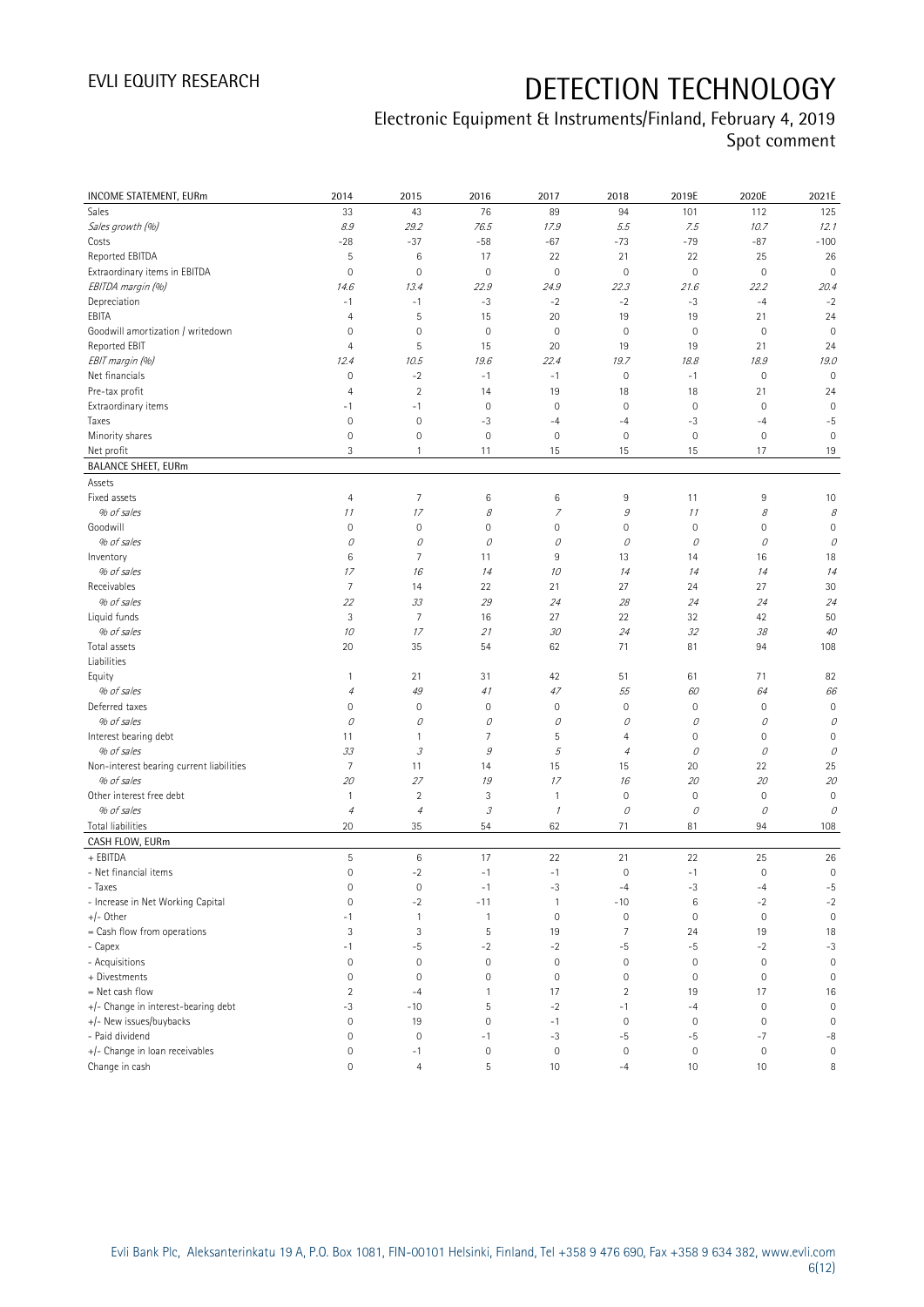| <b>KEY FIGURES</b>                  | 2015           | 2016    | 2017    | 2018    | 2019E   | 2020E   | 2021E   |
|-------------------------------------|----------------|---------|---------|---------|---------|---------|---------|
| M-cap                               | 63             | 188     | 250     | 224     | 234     | 234     | 234     |
| Net debt                            | $-6$           | $-9$    | $-22$   | $-18$   | $-32$   | $-42$   | $-50$   |
| Enterprise value                    | 57             | 179     | 228     | 206     | 202     | 192     | 184     |
| Sales                               | 43             | 76      | 89      | 94      | 101     | 112     | 125     |
| EBITDA                              | 6              | 17      | 22      | 21      | 22      | 25      | 26      |
| EBIT                                | 5              | 15      | 20      | 19      | 19      | 21      | 24      |
| Pre-tax                             | $\overline{2}$ | 14      | 19      | 18      | 18      | 21      | 24      |
| Earnings                            | $\overline{2}$ | 11      | 15      | 15      | 15      | 17      | 19      |
| Book value                          | 21             | 31      | 42      | 51      | 61      | 71      | 82      |
| Valuation multiples                 |                |         |         |         |         |         |         |
| EV/sales                            | 1.3            | 2.4     | 2.6     | 2.2     | 2.0     | 1.7     | 1.5     |
| EV/EBITDA                           | 9.9            | 10.3    | 10.3    | 9.8     | 9.3     | 7.7     | 7.2     |
| EV/EBITA                            | 12.7           | 12.1    | 11.5    | 11.1    | 10.7    | 9.1     | 7.7     |
| EV/EBIT                             | 12.7           | 12.1    | 11.5    | 11.1    | 10.7    | 9.1     | 7.7     |
| EV/operating cash flow              | 21.8           | 33.0    | 12.3    | 29.5    | 8.3     | 10.3    | 10.0    |
| EV/cash earnings                    | 17.6           | 13.3    | 13.1    | 11.9    | 11.5    | 9.3     | 8.8     |
| P/E                                 | 14.2           | 17.2    | 16.5    | 15.1    | 15.8    | 13.8    | 12.3    |
| P/E excl. goodwill                  | 14.2           | 17.2    | 16.5    | 15.1    | 15.8    | 13.8    | 12.3    |
| P/B                                 | 3.0            | 6.1     | 6.0     | 4.4     | 3.9     | 3.3     | 2.8     |
| P/sales                             | 1.5            | 2.5     | 2.8     | 2.4     | 2.3     | 2.1     | 1.9     |
| P/CF                                | 24.2           | 34.7    | 13.4    | 32.1    | 9.6     | 12.6    | 12.8    |
| Target EV/EBIT                      | 0.0            | 0.0     | 0.0     | 0.0     | 12.7    | 10.9    | 9.4     |
| Target P/E                          | $O.O$          | 0.0     | 20.3    | 15.1    | 19.1    | 16.7    | 14.8    |
| Target P/B                          | $0.0$          | 0.0     | 0.0     | $O.O$   | 4.5     | 3.8     | 3.3     |
| Per share measures                  |                |         |         |         |         |         |         |
| Number of shares                    | 12,951         | 13,426  | 13,901  | 14,375  | 14,375  | 14,375  | 14,375  |
| Number of shares (diluted)          | 12,951         | 13,426  | 13,901  | 14,849  | 14,875  | 14,875  | 14,875  |
| EPS                                 | 0.15           | 0.81    | 1.09    | 1.03    | 1.03    | 1.18    | 1.32    |
| EPS excl. goodwill                  | 0.35           | 0.81    | 1.09    | 1.03    | 1.03    | 1.18    | 1.32    |
| Cash EPS                            | 0.25           | 1.00    | 1.25    | 1.20    | 1.23    | 1.43    | 1.45    |
| Operating cash flow per share       | 0.20           | 0.40    | 1.34    | 0.49    | 1.70    | 1.30    | 1.28    |
| Capital employed per share          | 1.15           | 1.63    | 1.43    | 2.30    | 1.99    | 1.99    | 2.23    |
| Book value per share                | 1.63           | 2.30    | 3.00    | 3.57    | 4.23    | 4.94    | 5.73    |
| Book value excl. goodwill           | 1.63           | 2.30    | 3.00    | 3.57    | 4.23    | 4.94    | 5.73    |
| Dividend per share                  | 0.07           | 0.25    | 0.35    | 0.38    | 0.46    | 0.53    | 0.60    |
| Dividend payout ratio, %            | 45.5           | 30.8    | 32.1    | 36.7    | 45.0    | 45.0    | 45.0    |
| Dividend yield, %                   | 1.4            | 1.8     | 1.9     | 2.3     | 2.8     | 3.2     | 3.7     |
| Efficiency measures                 |                |         |         |         |         |         |         |
| ROE                                 | 17.7           | 41.9    | 41.8    | 32.0    | 26.5    | 25.7    | 24.8    |
| <b>ROCE</b>                         | 23.0           | 48.2    | 47.4    | 36.4    | 32.6    | 32.1    | 31.0    |
| Financial ratios                    |                |         |         |         |         |         |         |
| Capex/sales, %                      | 11.1           | 2.1     | 2.1     | 5.6     | 4.7     | 1.5     | 2.2     |
| Capex/depreciation excl. goodwill,% | 380.4          | 63.9    | 82.6    | 221.0   | 166.7   | 44.8    | 159.2   |
| Net debt/EBITDA, book-weighted      | $-1.1$         | $-0.5$  | $-1.0$  | $-0.9$  | $-1.5$  | $-1.7$  | $-2.0$  |
| Debt/equity, market-weighted        | 0.0            | 0.0     | 0.0     | 0.0     | 0.0     | 0.0     | 0.0     |
| Equity ratio, book-weighted         | 60.7           | 57.8    | 67.5    | 73.0    | 75.6    | 76.5    | 77.1    |
| Gearing                             | $-0.30$        | $-0.29$ | $-0.52$ | $-0.36$ | $-0.53$ | $-0.60$ | $-0.61$ |
| Number of employees, average        | 305            | 389     | 417     | 417     | 417     | 417     | 417     |
| Sales per employee, EUR             | 140,266        | 194,111 | 213,429 | 225,180 | 241,967 | 267,904 | 300,275 |
| EBIT per employee, EUR              | 14,754         | 38,046  | 47,722  | 44,417  | 45,400  | 50,721  | 57,052  |
|                                     |                |         |         |         |         |         |         |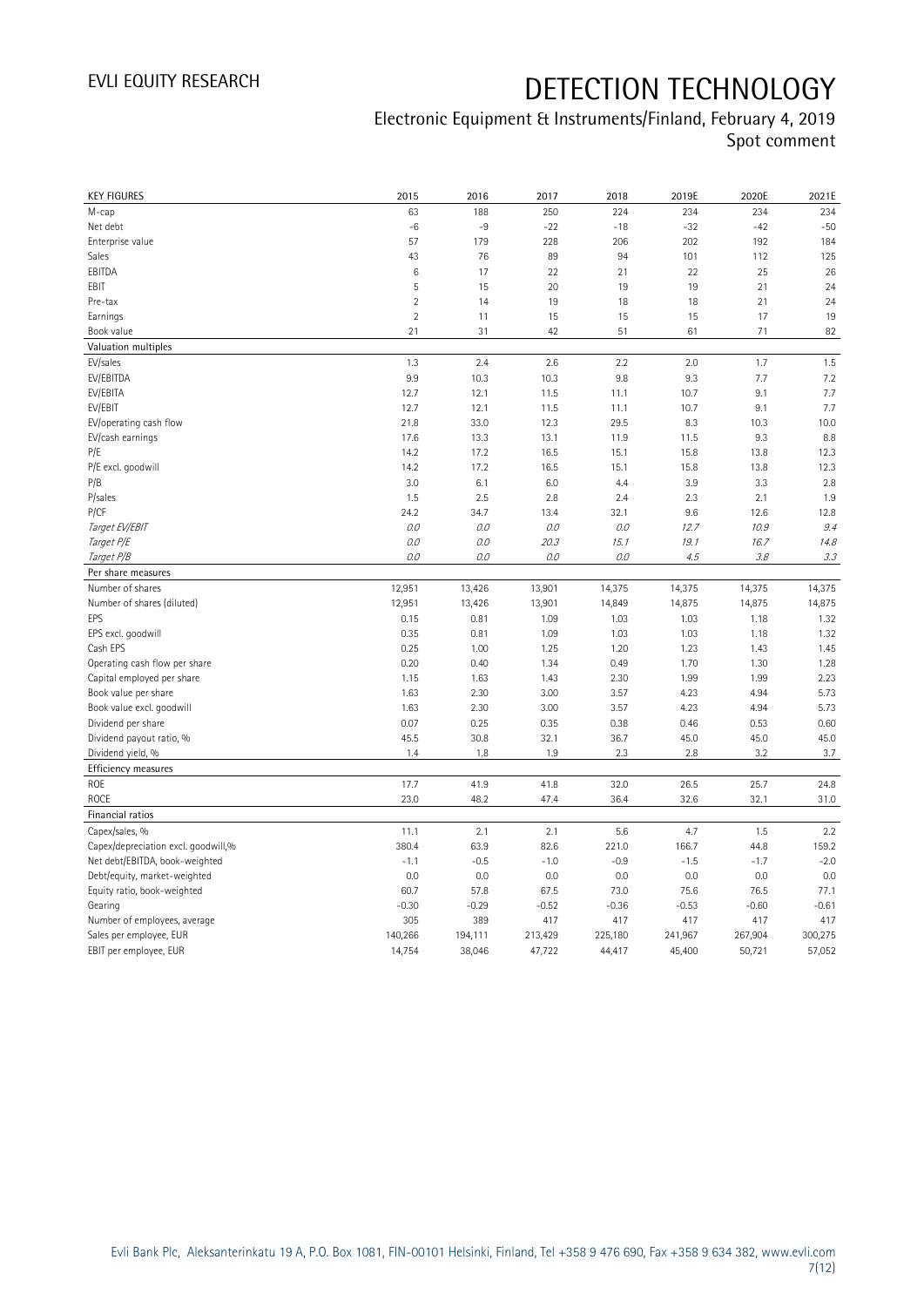## Electronic Equipment & Instruments/Finland, February 4, 2019 Spot comment

COMPANY DESCRIPTION:

### INVESTMENT CASE:

| OWNERSHIP STRUCTURE                        | <b>SHARES</b> | <b>EURm</b> | 0/0   |
|--------------------------------------------|---------------|-------------|-------|
| Ac Invest Seven B.V.                       | 5,205,167     | 84.844      | 36.2% |
| OP-Finland Value Fund                      | 651,065       | 10.612      | 4.5%  |
| Ilmarinen Mutual Pension Insurance Company | 554,000       | 9.030       | 3.9%  |
| Varma Mutual Pension Insurance Company     | 515,000       | 8.394       | 3.6%  |
| Sijoitusrahasto Aktia Capital              | 484,762       | 7.902       | 3.4%  |
| Fondita Nordic Micro Cap                   | 390,000       | 6.357       | 2.7%  |
| Evli Finnish Small Cap Fund                | 327,259       | 5.334       | 2.3%  |
| Martola Hannu Veikko                       | 322,875       | 5.263       | 2.2%  |
| Saastopankki Kotimaa                       | 200,000       | 3.260       | 1.4%  |
|                                            |               |             |       |
| Ten largest                                | 8,650,128     | 140.997     | 60%   |
| Residual                                   | 5,725,302     | 93.322      | 40%   |
| Total                                      | 14,375,430    | 234.320     | 100%  |

EARNINGS CALENDAR

OTHER EVENTS

COMPANY MISCELLANEOUS CEO: Hannu Martola Elektroniikkatie 10, 90590 Oulu CFO: Petri Hiljanen Tel: +358 20 766 9700 IR: Johanna Tarkiainen

Evli Bank Plc, Aleksanterinkatu 19 A, P.O. Box 1081, FIN-00101 Helsinki, Finland, Tel +358 9 476 690, Fax +358 9 634 382, [www.evli.com](http://www.evli.com/) 8(12)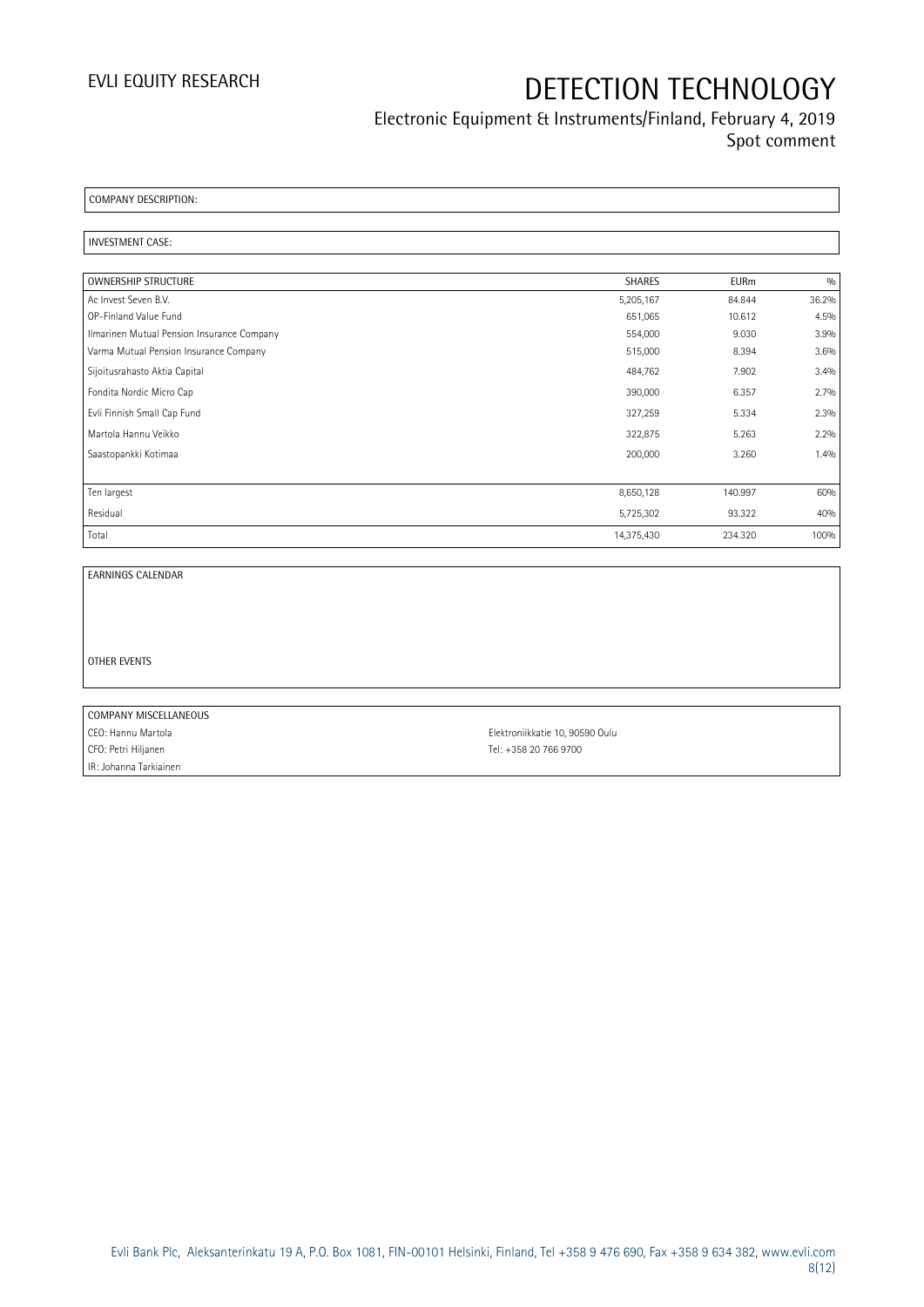## Electronic Equipment & Instruments/Finland, February 4, 2019

Spot comment

DEFINITIONS

| P/E                                                                               | EPS                                                                                   |  |  |
|-----------------------------------------------------------------------------------|---------------------------------------------------------------------------------------|--|--|
| Price per share                                                                   | Profit before extraordinary items and taxes<br>$-$ income taxes $+$ minority interest |  |  |
|                                                                                   |                                                                                       |  |  |
| Earnings per share                                                                |                                                                                       |  |  |
|                                                                                   | Number of shares                                                                      |  |  |
|                                                                                   |                                                                                       |  |  |
| P/Sales                                                                           | <b>DPS</b>                                                                            |  |  |
| Market cap                                                                        | Dividend for the financial period per share                                           |  |  |
| Sales                                                                             |                                                                                       |  |  |
|                                                                                   |                                                                                       |  |  |
| P/BV                                                                              | <b>CEPS</b>                                                                           |  |  |
| Price per share                                                                   | Gross cash flow from operations                                                       |  |  |
| Shareholders' equity $+$ taxed provisions per share                               | Number of shares                                                                      |  |  |
|                                                                                   |                                                                                       |  |  |
| P/CF                                                                              | EV/Share                                                                              |  |  |
| Price per share                                                                   | Enterprise value                                                                      |  |  |
| Operating cash flow per share                                                     | Number of shares                                                                      |  |  |
|                                                                                   |                                                                                       |  |  |
| EV (Enterprise value)                                                             | Sales/Share                                                                           |  |  |
| Market cap + net debt + minority interest at market value                         | Sales                                                                                 |  |  |
| - share of associated companies at market value                                   | Number of shares                                                                      |  |  |
|                                                                                   |                                                                                       |  |  |
| Net debt                                                                          | EBITDA/Share                                                                          |  |  |
| Interest bearing debt - financial assets                                          | Earningsbefore interest, tax, depreciation and amortisation                           |  |  |
|                                                                                   | Number of shares                                                                      |  |  |
|                                                                                   |                                                                                       |  |  |
| EV/Sales                                                                          | EBIT/Share                                                                            |  |  |
| Enterprise value                                                                  | Operating profit                                                                      |  |  |
| Sales                                                                             | Number of shares                                                                      |  |  |
|                                                                                   |                                                                                       |  |  |
| EV/EBITDA                                                                         | EAFI/Share                                                                            |  |  |
| Enterprise value                                                                  | Pretax profit                                                                         |  |  |
| Earnings before interest, tax, depreciation and amortisation                      | Number of shares                                                                      |  |  |
|                                                                                   |                                                                                       |  |  |
| EV/EBIT                                                                           | Capital employed/Share                                                                |  |  |
| Enterprise value                                                                  | Totalassets - non interest bearing debt                                               |  |  |
| Operating profit                                                                  | Number of shares                                                                      |  |  |
|                                                                                   |                                                                                       |  |  |
| Div yield, %                                                                      | Total assets                                                                          |  |  |
| Dividend per share                                                                | Balancesheet total                                                                    |  |  |
| Price per share                                                                   |                                                                                       |  |  |
|                                                                                   |                                                                                       |  |  |
| Payout ratio, %                                                                   | Interest coverage (x)                                                                 |  |  |
| Totaldividends                                                                    | Operatingprofit                                                                       |  |  |
| Earningsbefore extraordinary items and taxes - income taxes + minority interest   | Financialitems                                                                        |  |  |
|                                                                                   |                                                                                       |  |  |
| Net cash/Share                                                                    | Asset turnover (x)                                                                    |  |  |
| Financial assets $-$ interest bearing debt                                        | Turnover                                                                              |  |  |
| Number of shares                                                                  | Balancesheet total(average)                                                           |  |  |
|                                                                                   |                                                                                       |  |  |
| ROA, %                                                                            | Debt/Equity, %                                                                        |  |  |
| Operating profit $+$ financial income $+$ extraordinary items                     | Interest bearing debt                                                                 |  |  |
| Balancesheet total - interest free short term debt                                | Shareholders' equity $+$ minority interest $+$ taxed provisions                       |  |  |
| $-$ long term advances received and accounts payable (average)                    |                                                                                       |  |  |
|                                                                                   |                                                                                       |  |  |
| ROCE, %                                                                           | Equity ratio, %                                                                       |  |  |
| Profit before extraordinary items $+$ interest expenses $+$ other financial costs | Shareholders' equity $+$ minority interest $+$ taxed provisions                       |  |  |
| Balancesheet total - noninterest bearing debt (average)                           | Total assets - interest free loans                                                    |  |  |
|                                                                                   |                                                                                       |  |  |
| ROE, %                                                                            | CAGR, %                                                                               |  |  |
| Profit before extraordinary items and taxes - income taxes                        | Cumulative annual growth rate = Average growth per year                               |  |  |
| Shareholders' equity + minority interest + taxed provisions (average)             |                                                                                       |  |  |
|                                                                                   |                                                                                       |  |  |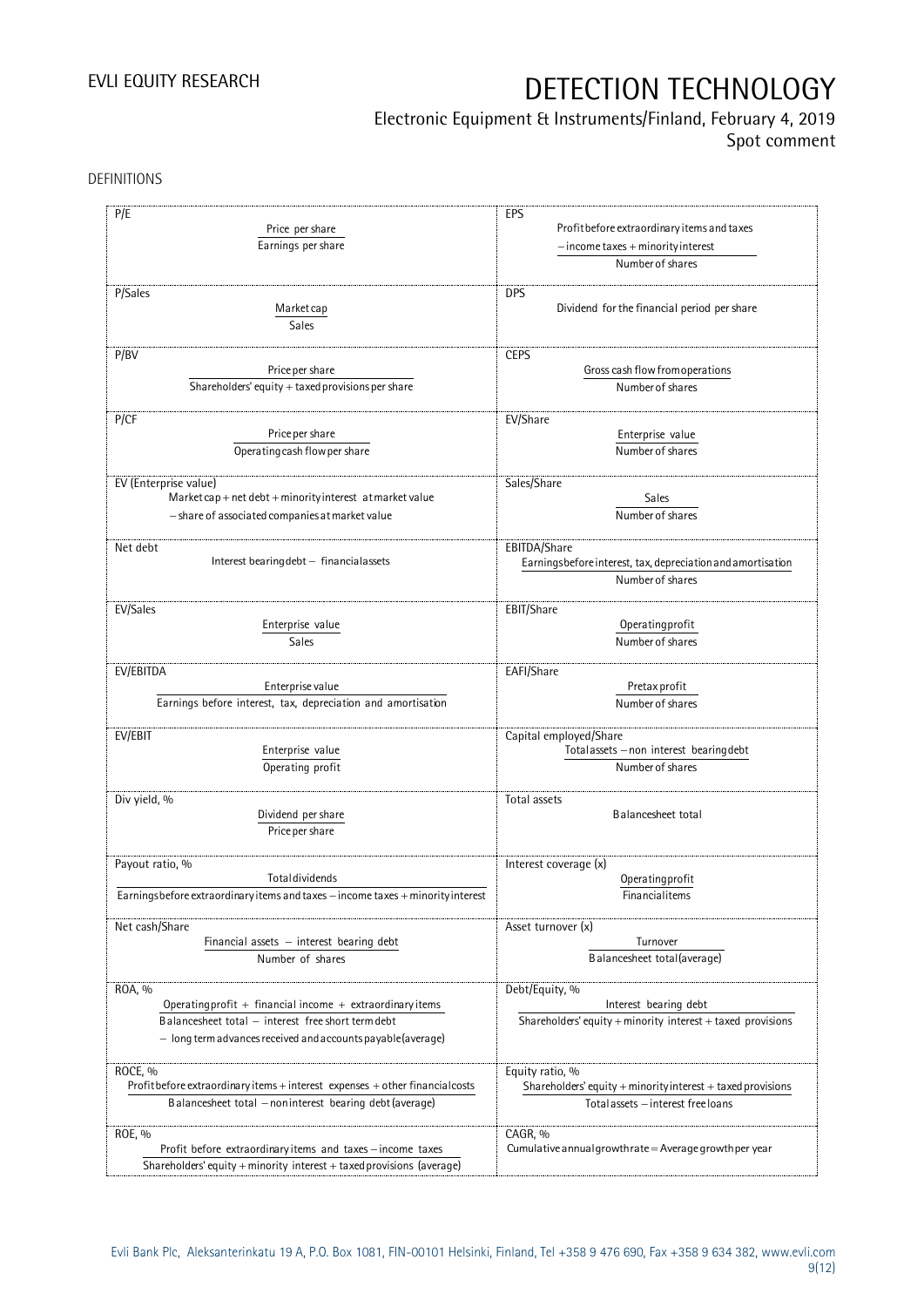## Electronic Equipment & Instruments/Finland, February 4, 2019

### Spot comment



### Name(s) of the analyst(s): Forslund

This research report has been prepared by Evli Research Partners Plc ("ERP" or "Evli Research"). ERP is a subsidiary of Evli Bank Plc. Production of the investment recommendation has been concluded on 04.02.2019, 8:15. This report has been published on 04.02.2019, 8:30.

None of the analysts contributing to this report, persons under their guardianship or corporations under their control have a position in the shares of the company or related securities.

The date and time for any price of financial instruments mentioned in the recommendation refer to the previous trading day's closing price(s) unless otherwise stated in the report.

Each analyst responsible for the content of this report assures that the expressed views accurately reflect the personal views of each analyst on the covered companies and securities. Each analyst assures that (s)he has not been, nor are or will be, receiving direct or indirect compensation related to the specific recommendations or views contained in this report.

Companies in the Evli Group, affiliates or staff of companies in the Evli Group, may perform services for, solicit business from, hold long or short positions in, or otherwise be interested in the investments (including derivatives) of any company mentioned in the publication or report.

Neither ERP nor any company within the Evli Group have managed or co-managed a public offering of the company's securities during the last 12 months prior to, received compensation for investment banking services from the company during the last 12 months prior to the publication of the research report.

ERP may pursue an assignment from the issuer(s) of the financial instruments mentioned in the recommendation or this report. These assignments may have a limited economic or financial impact on ERP and/or Evli. Under such assignments ERP may perform services including, but not limited to, arranging investor meetings or –events, investor relations communication advisory and production of research material.

ERP has signed an agreement with the issuer of the financial instruments mentioned in the recommendation, which includes production of research reports. This assignment has a limited economic and financial impact on ERP and/or Evli. Under the assignment ERP performs services including, but not limited to, arranging investor meetings or –events, investor relations communication advisory and production of research material.

ERP or another company within the Evli Group does not have an agreement with the company to perform market making services.

For the prevention and avoidance of conflicts of interests with respect to this report, there is an information barrier (Chinese wall) between Investment Research and Corporate Finance units concerning unpublished investment banking services to the company. The remuneration of the analyst(s) is not tied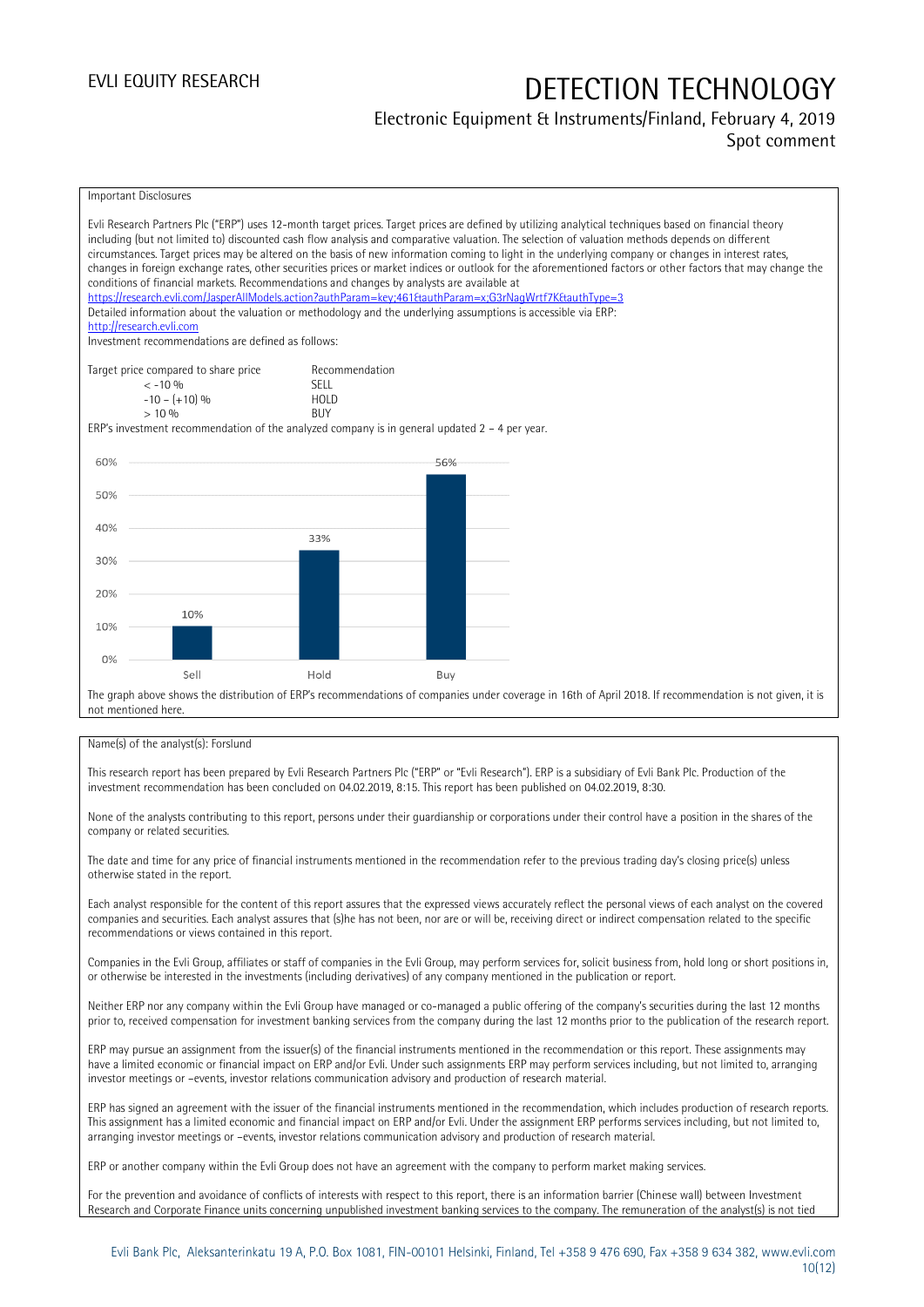### Electronic Equipment & Instruments/Finland, February 4, 2019 Spot comment

directly or indirectly to investment banking transactions performed by Evli Bank Plc or any company within Evli Group.

This report has not been disclosed to the company prior to its dissemination.

This report is provided and intended for informational purposes only and may not be used or considered under any circumstances as an offer to sell or buy any securities or as advice to trade any securities.

This report is based on sources ERP considers to be correct and reliable. The sources include information providers Reuters and Bloomberg, stock-exchange releases from the companies and other company news, Statistics Finland and articles in newspapers and magazines. However, ERP does not guarantee the materialization, correctness, accuracy or completeness of the information, opinions, estimates or forecasts expressed or implied in the report. In addition, circumstantial changes may have an influence on opinions and estimates presented in this report. The opinions and estimates presented are valid at the moment of their publication and they can be changed without a separate announcement. Neither ERP nor any company within the Evli Group are responsible for amending, correcting or updating any information, opinions or estimates contained in this report. Neither ERP nor any company within the Evli Group will compensate any direct or consequential loss caused by or derived from the use of the information represented in this publication.

All information published in this report is for the original recipient's private and internal use only. ERP reserves all rights to the report. No part of this publication may be reproduced or transmitted in any form or by any means, electronic, mechanical, photocopying, recording or otherwise, or stored in any retrieval system of any nature, without the written permission of ERP.

This report or its copy may not be published or distributed in Australia, Canada, Hong Kong, Japan, New Zealand, Singapore or South Africa. The publication or distribution of this report in certain other jurisdictions may also be restricted by law. Persons into whose possession this report comes are required to inform themselves about and to observe any such restrictions.

Evli Bank Plc is not registered as a broker-dealer with the U. S. Securities and Exchange Commission ("SEC"), and it and its analysts are not subject to SEC rules on securities analysts' certification as to the currency of their views reflected in the research report. Evli Bank is not a member of the Financial Industry Regulatory Authority ("FINRA"). It and its securities analysts are not subject to FINRA's rules on Communications with the Public and Research Analysts and Research Reports and the attendant requirements for fairness, balance and disclosure of potential conflicts of interest. This research report is only being offered in U.S. by Auerbach Grayson & Company, LLC (Auerbach Grayson) to Major U.S. Institutional Investors and is not available to, and should not be used by, any U.S. person or entity that is not a Major U.S. Institutional Investor. Auerbach Grayson is a broker-dealer registered with the U.S. Securities and Exchange Commission and is a member of the FINRA. U.S. entities seeking more information about any of the issuers or securities discussed in this report should contact Auerbach Grayson. The securities of non-U.S. issuers may not be registered with or subject to SEC reporting and other requirements.

ERP is not a supervised entity but its parent company Evli Bank Plc is supervised by the Finnish Financial Supervision Authority.

### **Contact information SALES, TRADING AND RESEARCH**

| <b>Equity Sales</b>                            |                                                          | Trading                                                             |                                                                              | <b>ETFs and Derivatives</b>                                             |                                                                              |
|------------------------------------------------|----------------------------------------------------------|---------------------------------------------------------------------|------------------------------------------------------------------------------|-------------------------------------------------------------------------|------------------------------------------------------------------------------|
| Ari Laine<br>Lauri Ahokanto<br>Niclas Henelius | +358 9 4766 9115<br>+358 9 4766 9117<br>+358 9 4766 9116 | Lauri Vehkaluoto (Head)<br>Pasi Väisänen<br>Antti Kässi             | +358 9 4766 9130<br>+358 9 4766 9120<br>+358 9 4766 9120                     | Tobias Björk (Head)<br>Joachim Dannberg<br>Kimmo Lilja<br>Sami Järvinen | +358 9 4766 9130<br>+358 9 4766 9123<br>+358 9 4766 9130<br>+358 9 4766 9110 |
| <b>Structured Investments</b>                  |                                                          | <b>Equity Research</b>                                              |                                                                              |                                                                         |                                                                              |
| Heikki Savijoki<br>Aki Lakkisto                | +358 9 4766 9726<br>+358 9 4766 9123                     | Joonas Häyhä<br>Jonas Forslund<br>Joonas Ilvonen<br>Jerker Salokivi | +358 9 4766 9662<br>+358 9 4766 9314<br>+358 44 430 9071<br>+358 9 4766 9149 |                                                                         |                                                                              |
| <b>Evli Investment Solutions</b>               |                                                          |                                                                     |                                                                              |                                                                         |                                                                              |
| Johannes Asuja<br>Markku Reinikainen           | +358 9 4766 9205<br>+358 9 4766 9669                     |                                                                     |                                                                              |                                                                         |                                                                              |